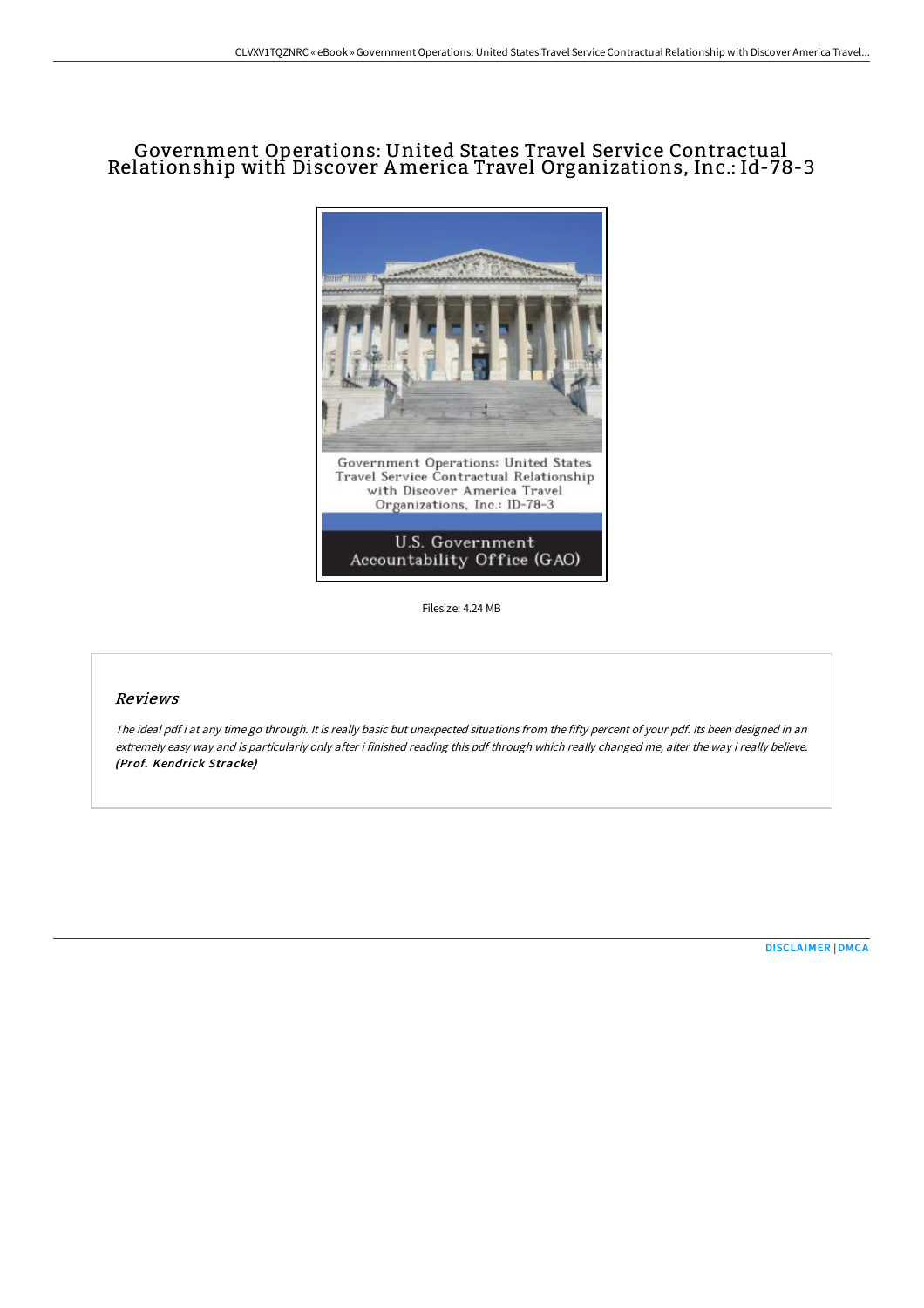## GOVERNMENT OPERATIONS: UNITED STATES TRAVEL SERVICE CONTRACTUAL RELATIONSHIP WITH DISCOVER AMERICA TRAVEL ORGANIZATIONS, INC.: ID-78-3



BiblioGov. Paperback. Book Condition: New. This item is printed on demand. Paperback. 22 pages. Dimensions: 9.7in. x 7.4in. x 0.1in.An audit was conducted of the participation of the U. S. Travel Service in the Domestic Travel Mart. The question of whether there was an apparent or a real conflict of interest in the U. S. Travel Service award of two contracts to the Discover America Travel Organizations, Inc. (DATO) was investigated since the head of the Travel Service, the former Assistant Secretary of Commerce for Tourism, was a member of the board of directors of DATO. As part of its promotion of travel to and within the United States, the Travel Service participates in two major industry trade marts operated annually by DATO. The Travel Service has cosponsored nine International Pow Wow events and two Travel Marts through fees paid to the organization and personnel assigned to assist the organization. This item ships from La Vergne,TN. Paperback.

Read Government Operations: United States Travel Service Contractual Relationship with Discover America Travel [Organizations,](http://techno-pub.tech/government-operations-united-states-travel-servi.html) Inc.: Id-78-3 Online

Download PDF Government Operations: United States Travel Service Contractual Relationship with Discover America Travel [Organizations,](http://techno-pub.tech/government-operations-united-states-travel-servi.html) Inc.: Id-78-3